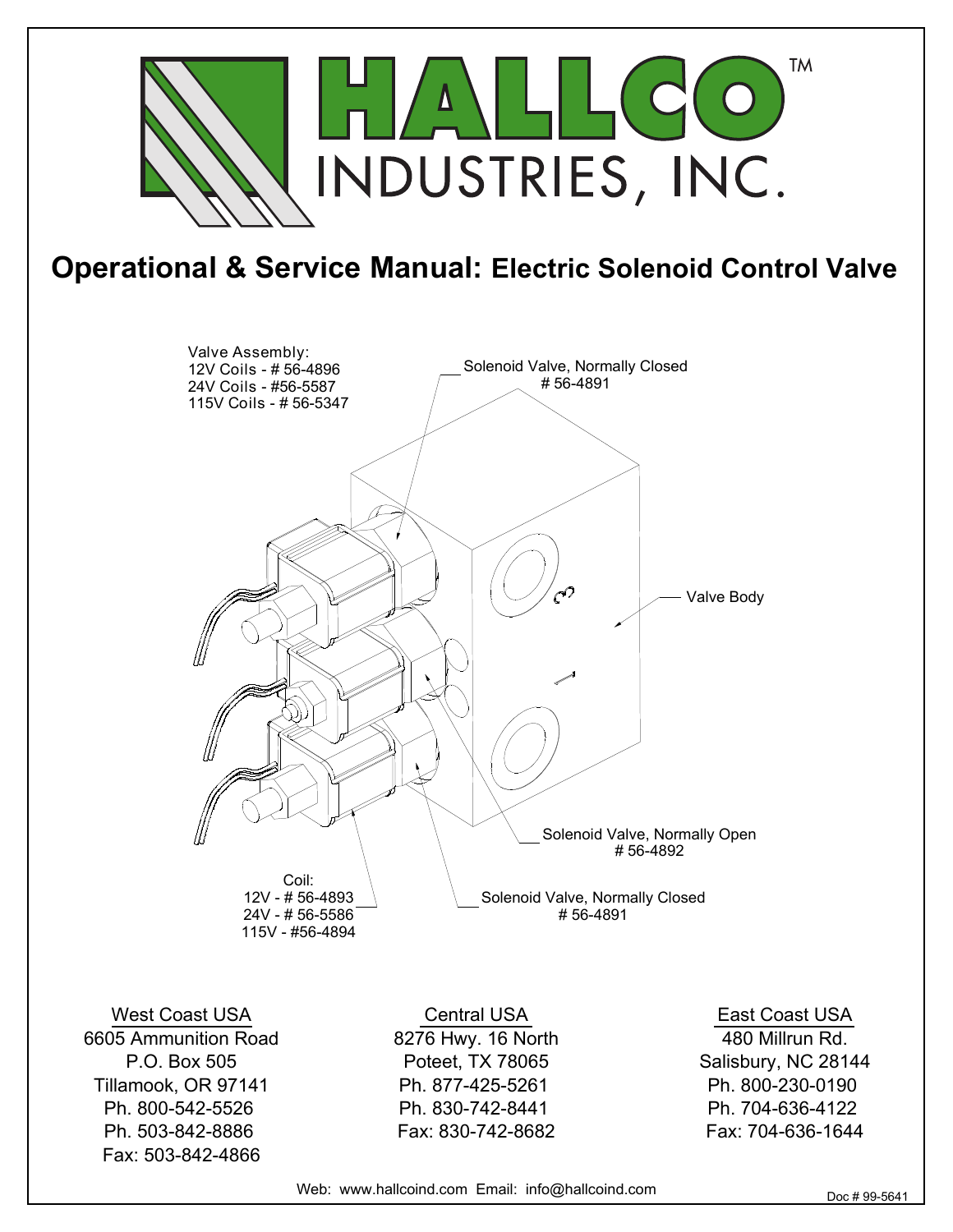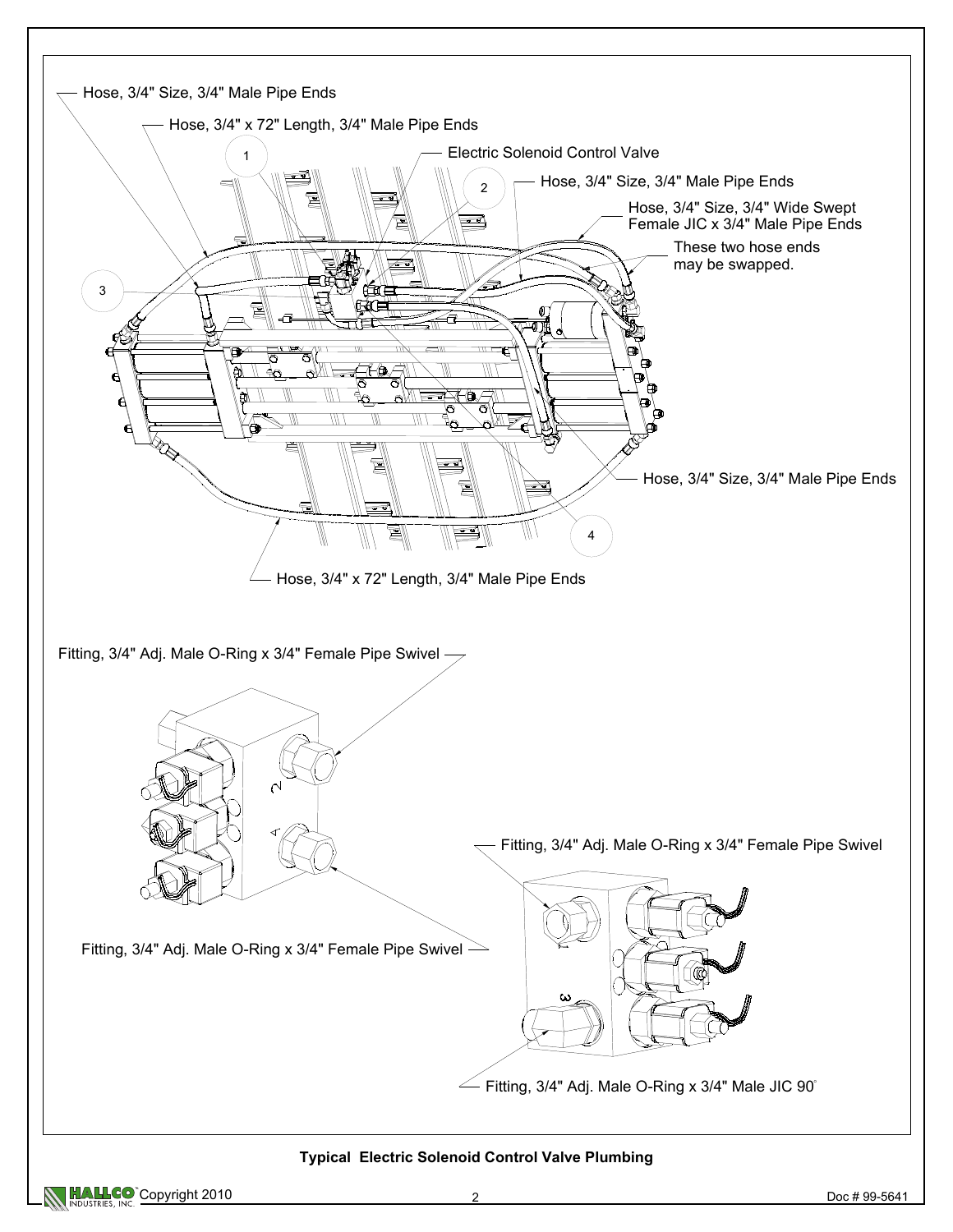

|                     | Valve  | Unload                     | <b>Neutral</b> | Load          |
|---------------------|--------|----------------------------|----------------|---------------|
| Electric<br>Control | $SV-1$ | Energized<br>Not Energized |                | Not Energized |
|                     | $SV-2$ | Energized<br>Not Energized |                | Energized     |
|                     | $SV-3$ | Not Energized              | Not Energized  | Energized     |
| Manual<br>Control   | $SV-1$ | Pull/Twist                 | No Override    | No Override   |
|                     | $SV-2$ | Push                       | No Override    | Push          |
|                     | $SV-3$ | No Override                | No Override    | Pull/Twist    |

## **Valve Operational Modes**